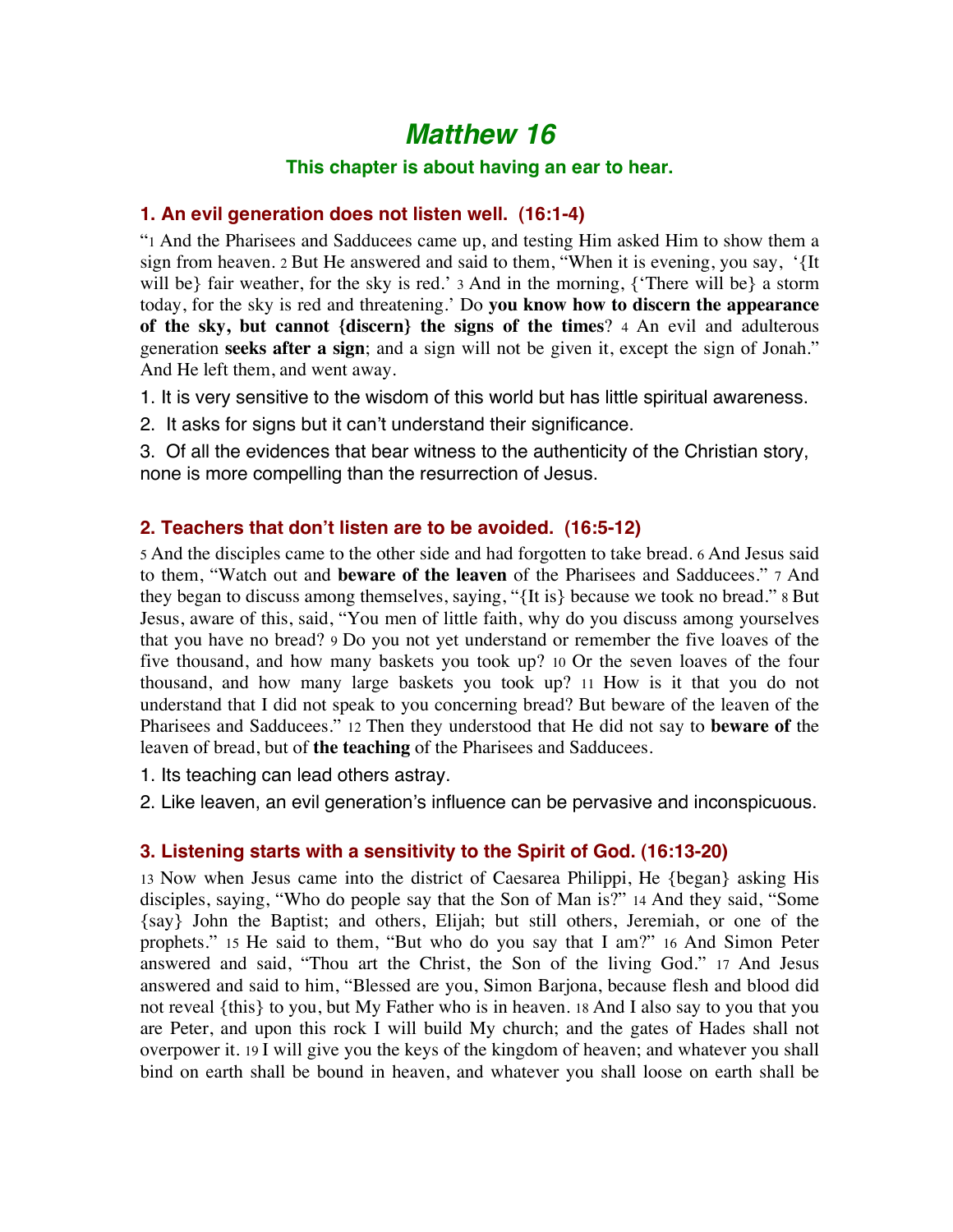loosed in heaven." 20 Then He warned the disciples that they should tell no one that He was the Christ.

1. Peter hears from the Spirit of God.

2. The evidence from Jesus' life has meaning when God's Spirit speaks to the heart of the individual.

3. Does this passage teach us that Peter and his successors are to be the foundation of the church? The text does seem to identify Peter with "this rock" but it is unclear as to in what sense this is so. The "you" in verse 19 is singular but later in Matt.18:18 (Jn.20:22-23) it is plural referring to the whole apostolic company. Some have offered the following rendering of vs.18 "Thou art Peter (Petros) a stone and upon this (the) rock (Petra) will I found My Church." The rock could be 1) Peter, 2) Peter's confession, 3) Peter's faith, 4) Christ, 5) the function of the Apostles described in verse 19. The grammar suggests but does not demand #1 but this does not seem to square with the rest of the NT teaching.

4. The text says nothing about Peter's successors', infallibility, or exclusive authority. These late interpretations entail insuperable exegetical and historical problems—e.g., after Peter's death, his "successor" would have authority over a surviving apostle, John. What the NT does show is that Peter is the first to make this formal confession and that his prominence continues in the earliest years of the church (Acts 1-12). But he, along with John, can be sent by other apostles (Acts 8:14); and he is held accountable for his actions by the Jerusalem church (Acts 11:1-18) and rebuked by Paul (Gal 2:11-14). He is, in short, *primus inter pares* ("first among equals"); and on the foundation of such men (Eph 2:20), Jesus built his church. That is precisely why Jesus, toward the close of his earthly ministry spent so much time with them. The honor was not earned but stemmed from divine revelation (v.17) and Jesus' building work (v.18).

5. This is the first reference to the church in the N.T. Note that it is viewed as a future reality not a past or present entity. Pentecost and the coming of the Spirit initiated the church as the "Body of Christ".

### **4. We can hear in part and know in part. (16:21-28)**

21 From that time Jesus Christ began to show His disciples that He must go to Jerusalem, and suffer many things from the elders and chief priests and scribes, and be killed, and be raised up on the third day. 22 And Peter took Him aside and began to rebuke Him, saying, "God forbid {it,} Lord! This shall never happen to You." 23 But He turned and said to Peter, "Get behind Me, Satan! You are a stumbling block to Me; for you are not setting your mind on God's interests, but man's." 24 Then Jesus said to His disciples, "If anyone wishes to come after Me, let him deny himself, and take up his cross, and follow Me. 25 For whoever wishes to save his life shall lose it; but whoever loses his life for My sake shall find it. 26 For what will a man be profited, if he gains the whole world, and forfeits his soul? Or what will a man give in exchange for his soul? 27 For the Son of Man is going